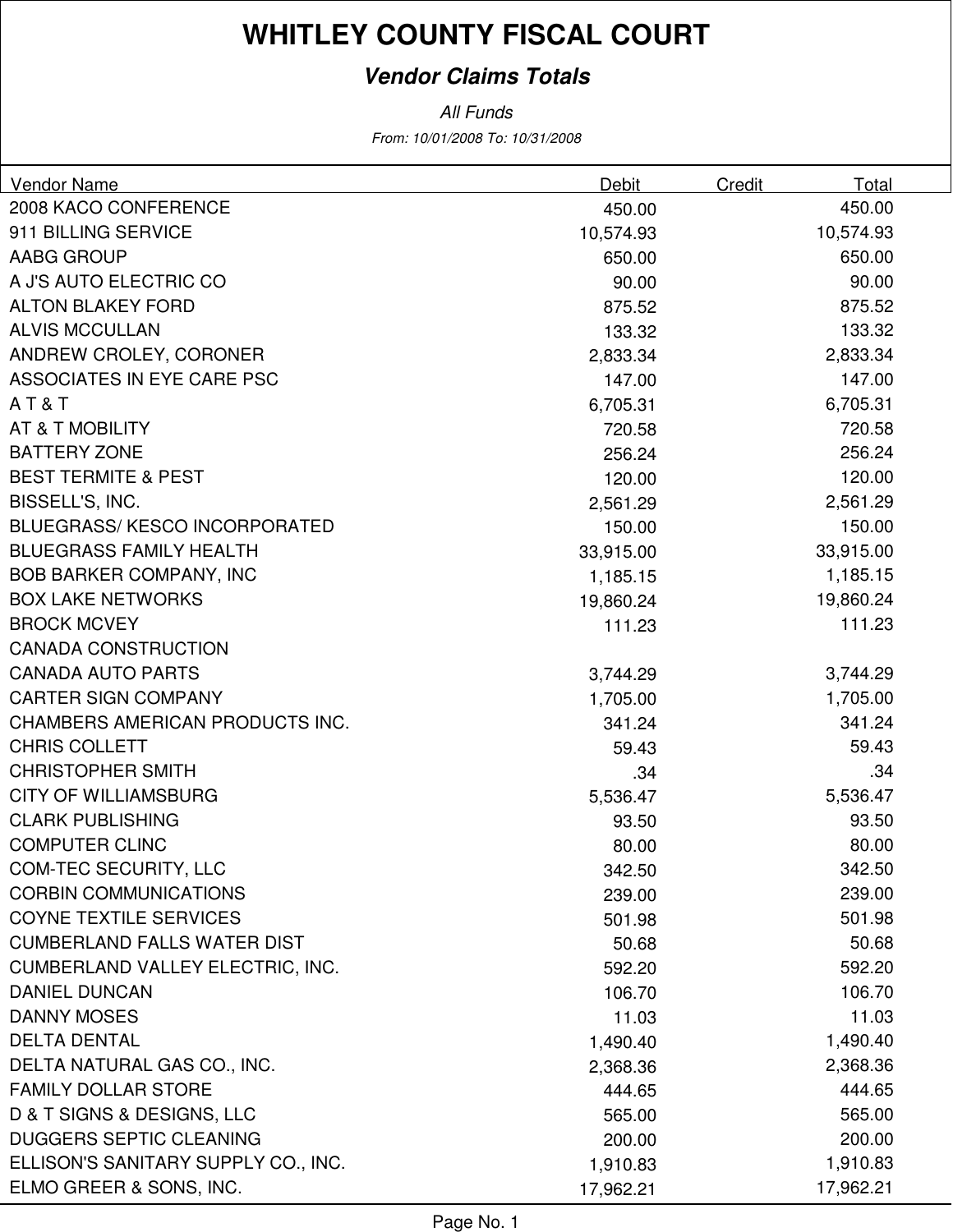### **Vendor Claims Totals**

All Funds

From: 10/01/2008 To: 10/31/2008

| <b>Vendor Name</b>                    | <b>Debit</b> | Total<br><b>Credit</b> |  |
|---------------------------------------|--------------|------------------------|--|
| <b>EZ COUNTRY</b>                     | 425.00       | 425.00                 |  |
| <b>FAULKNER AND TAYLOR</b>            | 36.48        | 36.48                  |  |
| FIRST RESPONSE OF THE BLUEGRASS       | 522.00       | 522.00                 |  |
| <b>FLEETONE</b>                       | 25,632.95    | 25,632.95              |  |
| FORT DEARBORN LIFE INSURANCE COMPANY  | 165.78       | 165.78                 |  |
| <b>FUCHS LUBRICANTS</b>               | 6,920.80     | 6,920.80               |  |
| <b>G &amp; K SERVICES, INC</b>        | 1,861.54     | 1,861.54               |  |
| G & C SUPPLY CO. INC.                 | 1,425.59     | 1,425.59               |  |
| G & S TIRE INC.                       | 34.00        | 34.00                  |  |
| HAMMONS & BRITTAIN ATTORNEY'S         | 1,460.00     | 1,460.00               |  |
| HARP ENTERPRISES, INC.                | 4,000.00     | 4,000.00               |  |
| <b>HEALTH PROFESSIONALS LLC</b>       | 9,710.22     | 9,710.22               |  |
| <b>HILLYARD</b>                       | 90.35        | 90.35                  |  |
| HINKLE CONTRACTING CORPORATION        | 6,557.88     | 6,557.88               |  |
| <b>HOBART CORP</b>                    | 687.20       | 687.20                 |  |
| <b>HOLSTON GASES</b>                  | 1,080.85     | 1,080.85               |  |
| <b>HUMAN GOLD CHOICE</b>              | 52.39        | 52.39                  |  |
| <b>WILLIAMSBURG IGA</b>               | 262.84       | 262.84                 |  |
| <b>IMAGING OFFICE SYSTEMS INC</b>     | 763.54       | 763.54                 |  |
| INDUSTRAIL TOOL BOX, INC.             | 436.12       | 436.12                 |  |
| <b>INGRAM TRUCK &amp; TRACTOR INC</b> | 196.70       | 196.70                 |  |
| INNOVATIVE COMMUNICATIONS, INC        | 89.99        | 89.99                  |  |
| <b>IRENE PEACE</b>                    | 1,200.00     | 1,200.00               |  |
| <b>JEFF GRAY</b>                      | 143.77       | 143.77                 |  |
| JOHNNY WHEELS OF WILLIAMSBURG, INC    | 873.15       | 873.15                 |  |
| <b>JUDY BRIMM</b>                     | 67.01        | 67.01                  |  |
| KAY SCHWARTZ, COUNTY CLERK            | 30.00        | 30.00                  |  |
| KELLWELL FOOD MANAGEMENT              | 38,239.89    | 38,239.89              |  |
| KU                                    | 11,416.44    | 11,416.44              |  |
| KIMBELL MIDWEST                       | 729.65       | 729.65                 |  |
| KOORSEN PROTECTION SERVICES           | 3,425.00     | 3,425.00               |  |
| KY ANIMAL CARE & CONTROL ASSOCIATION  |              |                        |  |
| KY JAILERS ASSOC.                     | 750.00       | 750.00                 |  |
| <b>KENTUCKY STATE TREASURER</b>       | 181.00       | 181.00                 |  |
| <b>LAUREL TERMITE CONTROL</b>         | 35.00        | 35.00                  |  |
| <b>LAWSON AUTO</b>                    | 170.80       | 170.80                 |  |
| LEXINGTON DOWNTOWN HOTEL & CONFERENCE | 449.16       | 449.16                 |  |
| LAWRENCE HODGE, SHERIFF               | 64,069.86    | 64,069.86              |  |
| LIBERTY FLAG & SPECIALTY CO.          | 80.35        | 80.35                  |  |
| <b>MARTHA LOGAN</b>                   | 45.96        | 45.96                  |  |
| MOBILE SATELLITE VENTURES             | 136.42       | 136.42                 |  |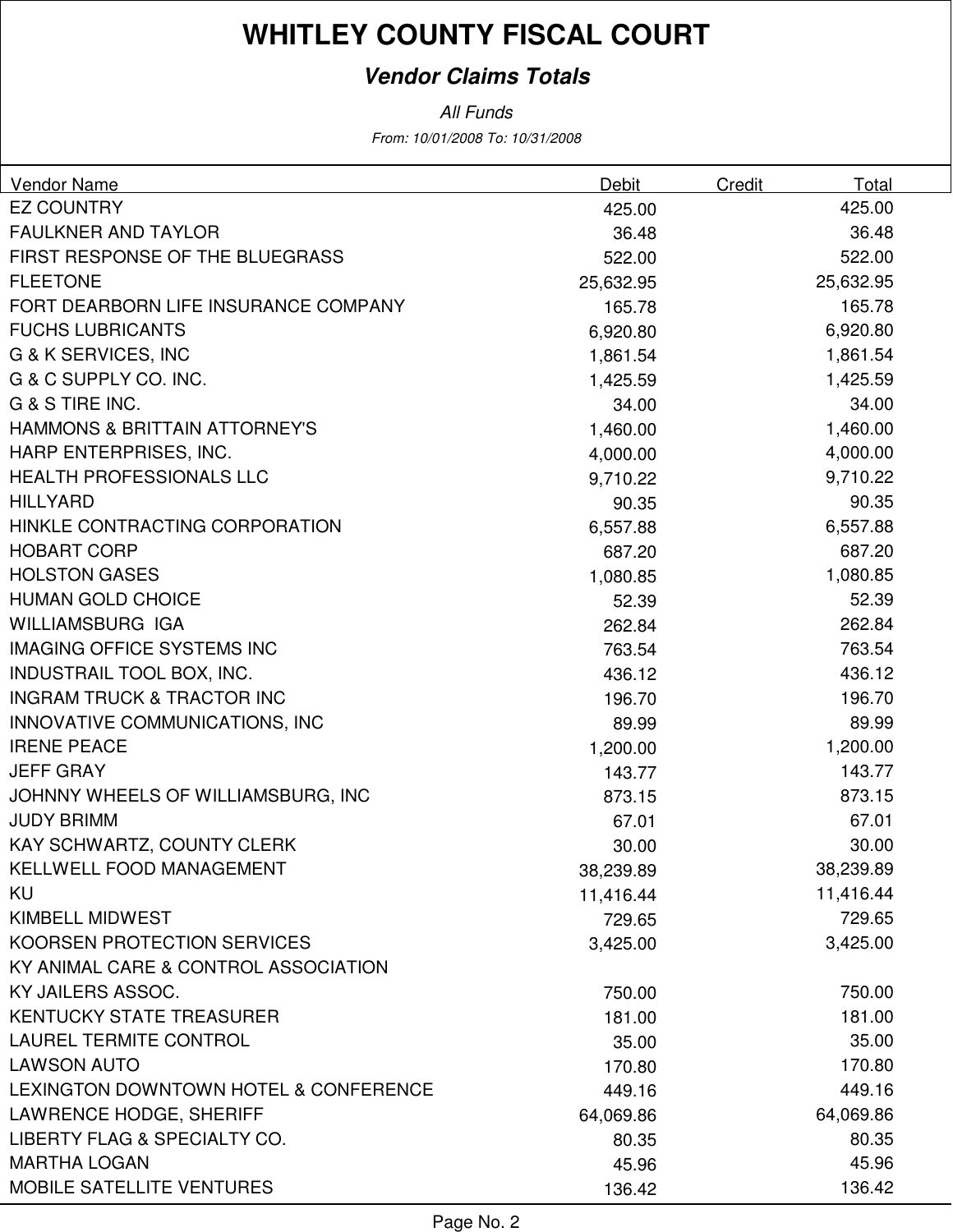### **Vendor Claims Totals**

From: 10/01/2008 To: 10/31/2008 All Funds

| Vendor Name                              | Debit      | <b>Credit</b><br>Total |
|------------------------------------------|------------|------------------------|
| <b>NACO</b>                              | 745.00     | 745.00                 |
| <b>NAPA</b>                              | 1.99       | 1.99                   |
| <b>NENA</b>                              | 120.00     | 120.00                 |
| <b>NEWS JOURNAL</b>                      | 127.51     | 127.51                 |
| NEWWAVE COMMUNICATIONS                   | 35.74      | 35.74                  |
| <b>OSCAR DAVENPORT</b>                   | 480.69     | 480.69                 |
| OVERHEAD DOOR COMPANY                    | 130.00     | 130.00                 |
| <b>OWENS AUTO PARTS</b>                  | 100.55     | 100.55                 |
| PHIL BRENNENSTUHL                        | 176.10     | 176.10                 |
| POFF CARTING SERVICE                     | 333.14     | 333.14                 |
| PREFERRED LAB SERVICE                    | 540.00     | 540.00                 |
| <b>QUALITY CARE AUTO SERVICE</b>         | 5,355.77   | 5,355.77               |
| <b>QUILL CORPORATION</b>                 | 1,985.54   | 1,985.54               |
| <b>RIVERSIDE PRODUCE</b>                 | 105.50     | 105.50                 |
| <b>ROBERT MOSES</b>                      | 975.00     | 975.00                 |
| <b>ROYAL CHEMICAL</b>                    | 1,009.48   | 1,009.48               |
| SEWER EQUPIMENT CO                       | 567.68     | 567.68                 |
| <b>SGT JOES</b>                          | 4,080.00   | 4,080.00               |
| SOUTHEASTERN KY MAINTENANCE              |            |                        |
| SOUTH EASTERN JANITORIAL SUPPLY          | 220.20     | 220.20                 |
| STERICYCLE, INC.                         | 106.13     | 106.13                 |
| THE BANK OF NEW YORK                     | 4,772.28   | 4,772.28               |
| <b>THOMPSON PUBLISHING GROUP</b>         | 318.95     | 318.95                 |
| <b>TIM SHELLEY</b>                       | 900.00     | 900.00                 |
| <b>TRACY WEST</b>                        | 302.90     | 302.90                 |
| TRI-ANIM HEALTH SERVICES, INC.           | 2,567.42   | 2,567.42               |
| <b>TRICARE</b>                           | 2.18       | 2.18                   |
| 2 GETON NET, INC.                        | 293.71     | 293.71                 |
| <b>TWO-WAY RADIO</b>                     | 585.20     | 585.20                 |
| <b>WAYNE WILSON</b>                      | 37.68      | 37.68                  |
| WHITLEY CO FISCAL COURT PAYROLL, REV.A/C | 321,909.09 | 321,909.09             |
| W D BRYANT & SONS INC.                   | 5,905.70   | 5,905.70               |
| <b>WHAYNE SUPPLY COMPANY</b>             | 106.55     | 106.55                 |
| WHITLEY CITY BOOKKEEPING SERVICE         | 2,300.00   | 2,300.00               |
| WHITLEY COUNTY BOARD OF ED.              | 1,500.00   | 1,500.00               |
| <b>WILLA POWERS</b>                      | 93.60      | 93.60                  |
| WILLIAMSBURG INSURANCE AGENCY INC.       | 926.70     | 926.70                 |
| WILL JONES HEATING & COOLING             | 399.71     | 399.71                 |
| WILSON'S AUTO REPAIR AND TOWING          | 95.00      | 95.00                  |
| <b>WILSON EQUIPMENT</b>                  | 15.60      | 15.60                  |
| <b>WINDSTREAM</b>                        | 79.96      | 79.96                  |